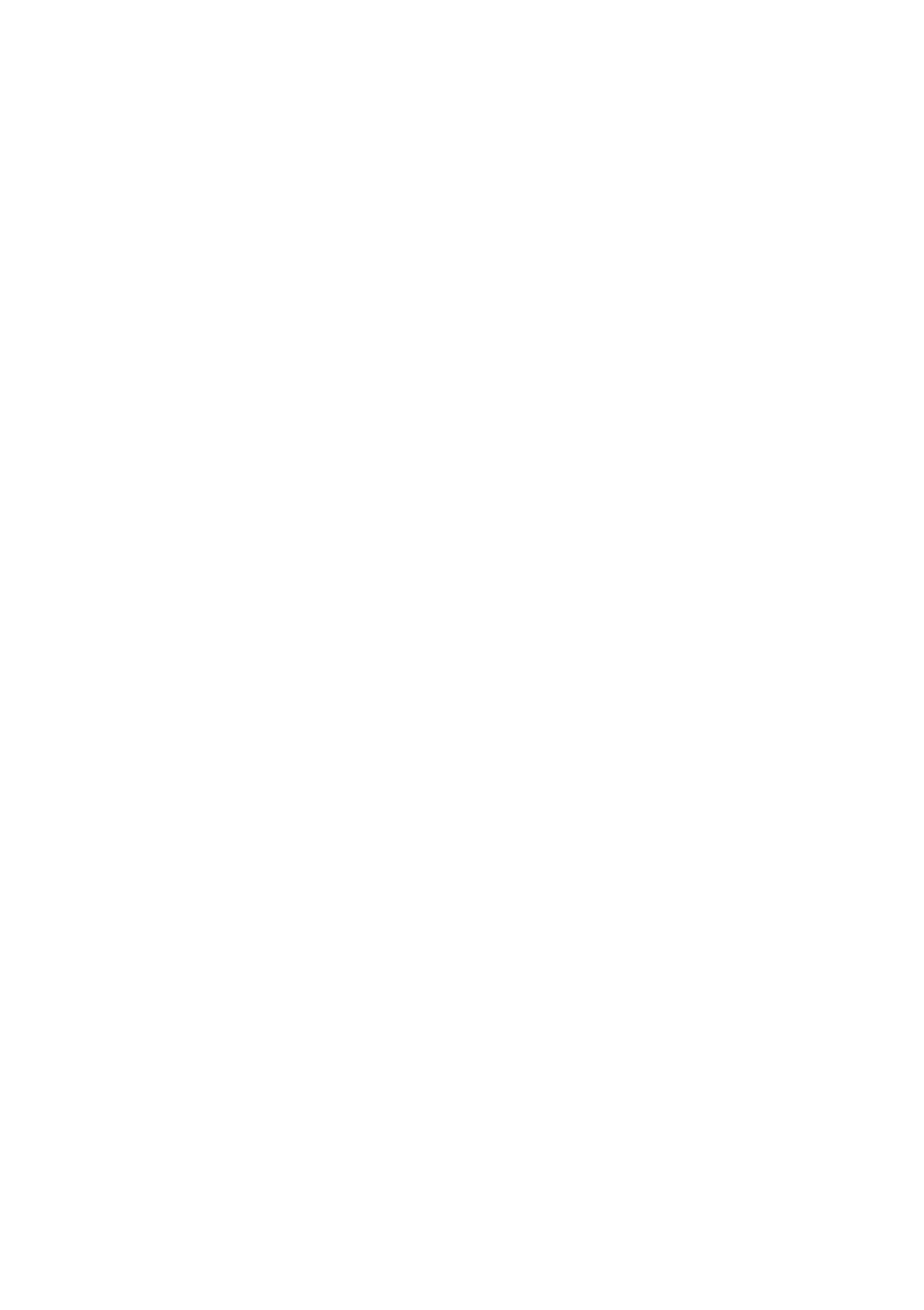# i dTreo an ChneasaiThe agus na haThnuaChana

Freagairt thréadach ó Chomhdháil Easpag Éireann mar chomóradh bliana ar fhoilsiú *Thréadlitir an Phápa Rónaofa Beinidict XVI chuig Caitlicigh na hÉireann*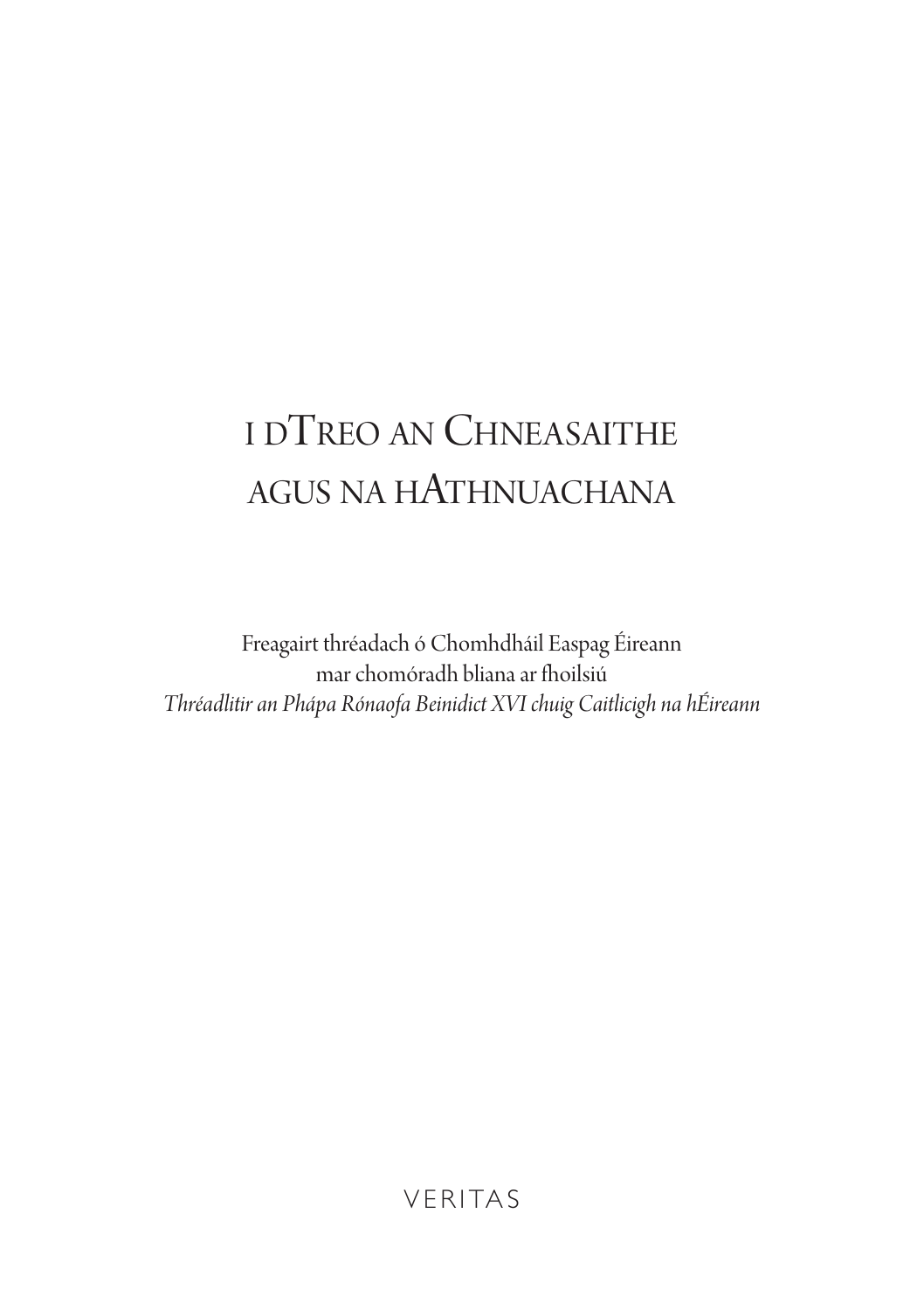Arna fhoilsiú 2011 ag Foilseacháin Veritas 7–8 sráid na Mainistreach Íochtar Baile Átha Cliath 1 publications@veritas.ie www.veritas.ie

isBn 978 1 84730 259 3

Cóipcheart © Comhdháil easpag Caitliceach Éireann, 2011

Tá ábhar an fhoilseacháin seo cosanta ag dlí an chóipchirt. Seachas an méid a cheadaítear ag an dlí, ní ceadaítear atáirgeadh a dhéanamh ar an ábhar seo (agus stóráil i gcóras aisghabhála san áireamh) nó é a sheachadadh i slí ar bith, athchóiriú a dhéanamh air nó é a thabhairt ar cíos nó ar iasacht gan cead scríofa úinéirí an chóipchirt. Is gá iarratais ar chead a chur chuig an bhfoilsitheoir.

Tá tuairisc catalóige don leabhar seo ar fáil ó Leabharlann na Breataine.

Is é Cathal Ó Catháin a d'aistrigh an t-ábhar go Gaeilge. Dearadh le Colette Ní Dhóir, Veritas Walsh Colour Print a chuir i gcló in Éirinn

*Tá leabhair Veritas clóbhuailte ar pháipéarólaíon adhmaid foraoiseacha bainistithe. Dogach crann a leagtar, cuirtear ar a laghad crann amháin nua, athnuachtar leis sin acmhainní nádúrtha.*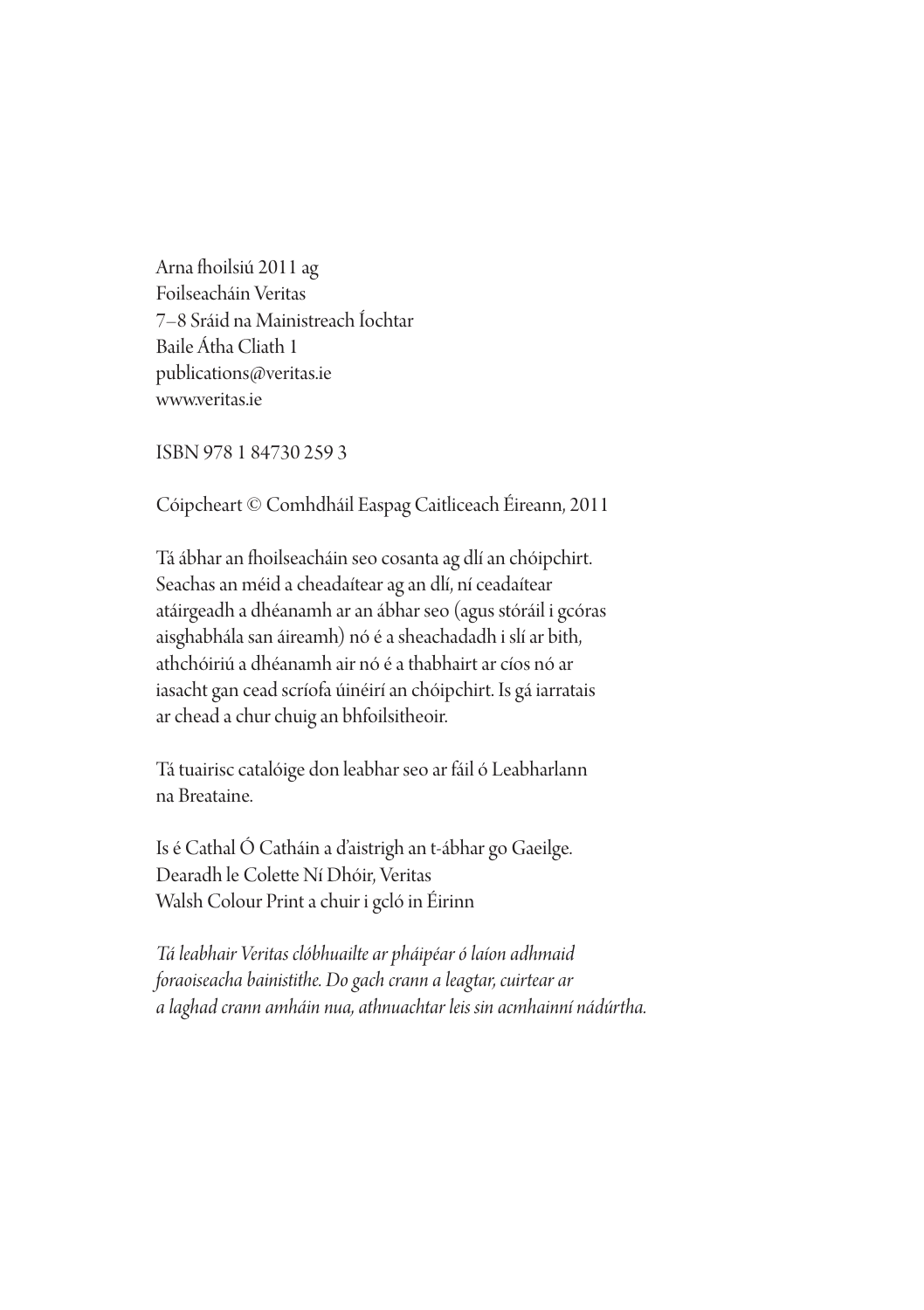#### **réamhrá**

An mhí-úsáid <sup>a</sup> d'imir sagairt áirithe agus baill oird chrábhaidh ar leanaí, b'éagóir uafásach í. Thug ceannairí na hEaglaise freagra uireasach ar an mhí-úsáid seo, géarghoin nárbh éasca a leigheas go hiomlán, má leigheastar riamh í.

Ní féidir le leithscéal ar bith, gníomh aithrí, nó fíorbhrón, cúiteamh a dhéanamh i dtaobh an ghortaithe a d'fhulaing na daoine sin ar imríodh mí-úsáid orthu, agus a d'fhulaing a muintir: theip daoine a bhí in ainm is a bheith ag craobhscaoileadh shoiscéal Íosa Críost orthu, agus rinne leatrom uafásach orthu. Is cúis náire dúinn an méid seo, agus tá aiféala an domhain orainn faoi na bealaí inar theip orainn féin.

Ba mhaith linn ár léan a chur in iúl inniu, agus gealltanas a thabhairt maidir leis an tiomantas atá againn i leith an tionscnaimh atá ann faoi láthair, agus i leith roinnt nua tionscadal a chuirfear i bhfeidhm. Tá súil againn go bhfeabhsóidh an tionscnamh seo an tacaíocht phearsanta, tréadach, spioradálta agus praiticiúil atá ar fáil do na marthanóirí a d'fhulaing an mhí-úsáid fhisiceach agus gnéasach a d'imir sagairt áirithe agus baill oird chrábhaidh na hEaglaise Caitlicigh in Éirinn orthu.

Mar a deir An Pápa Rónaofa Beinidict XVI ina *Litir Thréadach* chuig Caitlicigh na hÉireann, 'Ná ceapadh aon duine go dtiocfar ar réiteach gasta ar an fhadhb phianmhar seo.' Níl sa mhéid a leagtar amach anseo inniu ach cuid bheag den fhreagairt leathan agus den aistear fada atá roimh an Eaglais chun síocháin agus cneasú a thabhairt chuig marthanóirí na mí-úsáide. Baineann cuid den aistear seo leis an dúshlán atá ann, dóchas agus féinmhuinín a thabhairt arís don iliomad duine óg, do thuismitheoirí, do phobal an pharóiste agus do na sagairt agus do bhaill oird chrábhaidh atá feargach, éadóchasach nó in ísle brí toisc gur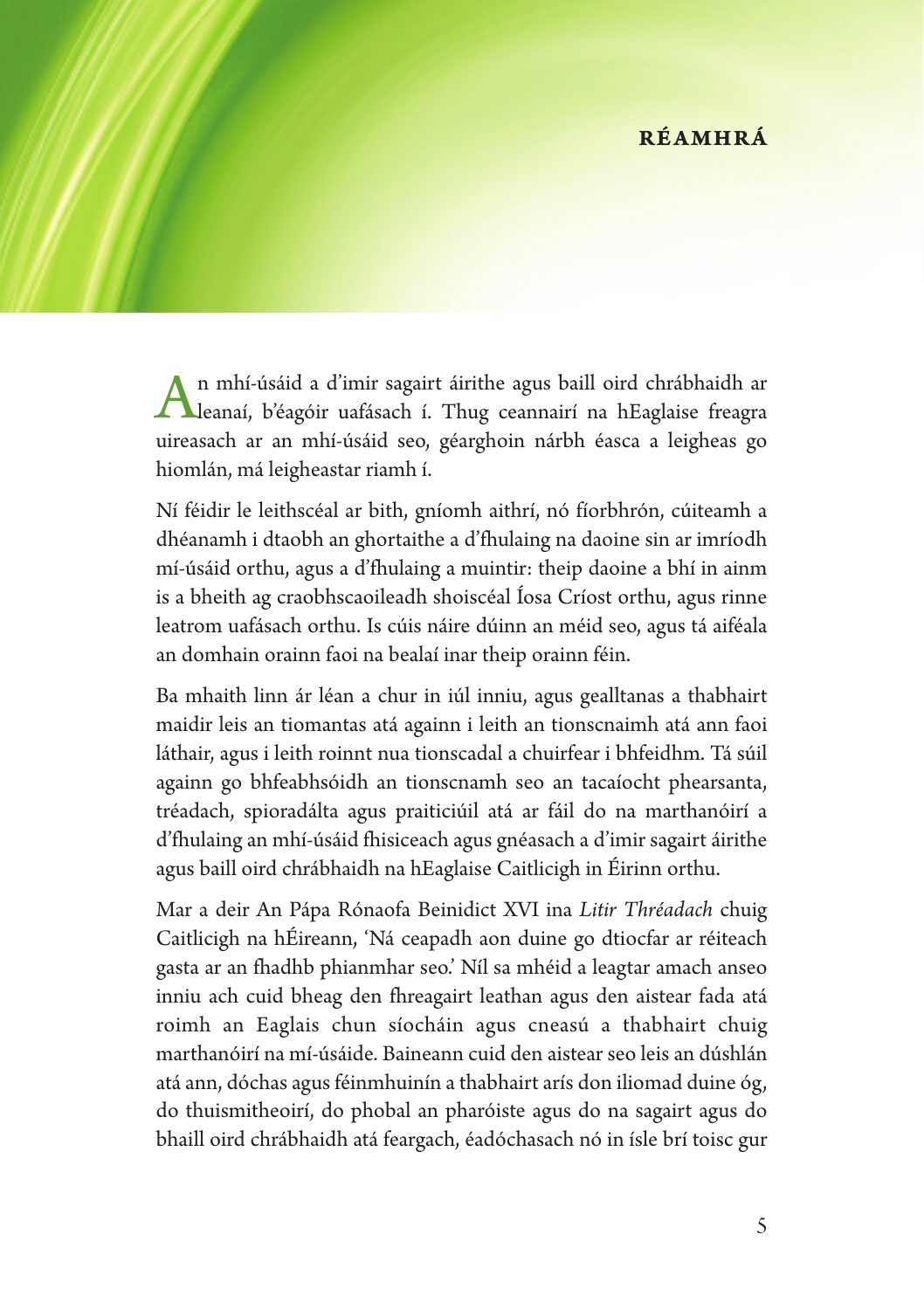imríodh mí-úsáid ar dhaoine óga a bhí faoi chúram na hEaglaise, agus toisc gur theip ar an méid sin de cheannairí na hEaglaise tosaíocht a thabhairt do chúram agus do chion a bheith acu ar an óige maidir leis an fhreagairt a thug siad ar na coireanna uafásacha seo.

Tá súil le Dia againn go gcabhróidh an tionscnamh atá á fhógairt inniu le hatógáil agusle hathnuachan a dhéanamh ar dhóchas agus ar mhuinín an phobail.

Bhunaíomar na cinntí atá á bheartú anseo ar an gcomhrá a bhí againn mar dhaoine aonair agus mar mheithleacha easpag le marthanóirí ón mhí-úsáid a d'imir an chléir san Eaglais Chaitliceach in Éirinn orthu. Tabharfaidh na bearta seo ceangaltas maidir le trédhearcacht agus deachleachtas a chur i bhfeidhm i gcónaí ar chosaint leanaí sa todhchaí. Tá tiomantas ann chomh maith go n-éistfear leis an bpobal agus go dtabharfar freagairt chuí air, agus go gcuirfear níos mó acmhainní spioradálta agus liotúirgeacha ar fáil a chabhróidh leis an gcneasú.

Tá an tiomantas seo mar chuid d'iarracht níos leithne atá ar bun sa pharóiste agus sa deoise chun a chinntiú go gcuirfear an dea-chleachtas i bhfeidhm maidir le cosaint leanaí, agus go gcuirfear leigheas ar fáil do na daoine a d'fhulaing an mhí-úsáid. Cabhraíonn an tionscnamh seo leis an obair atá idir lámha go forleathan cheana féin ag Comhdháil na nOrd Crábhaidh in Éirinn, Aontas Mhisinéirí Éireann, agus oird chrábhaidh indibhidiúla ó thaobh traenáil, comhairle agus seirbhísí cosanta leanaí a chur ar fáil, chomh maith le tacaíocht spioradálta a chur ar fáil do dhaoine a d'fhulaing an mhí-úsáid. Tá súil againn go mbeidh an tionscnamh a leagtar amach inniu, chomh maith leis an iarracht chuimsitheach atá á dhéanamh ag pobal na hEaglaise i gcoitinne, mar chéimeanna breise a chabhróidh ar bhealach tábhachtach cabhrach ar an aistear chun na hathnuachana agus chun an chneasaithe a lorgaíonn marthanóirí na mí-úsáide. Táimid tiomanta ónár gcroí istigh chuig an aistear seo.

Tá na céimeanna a ghlacfaimid leagtha amach ar na leathanaigh a leanann: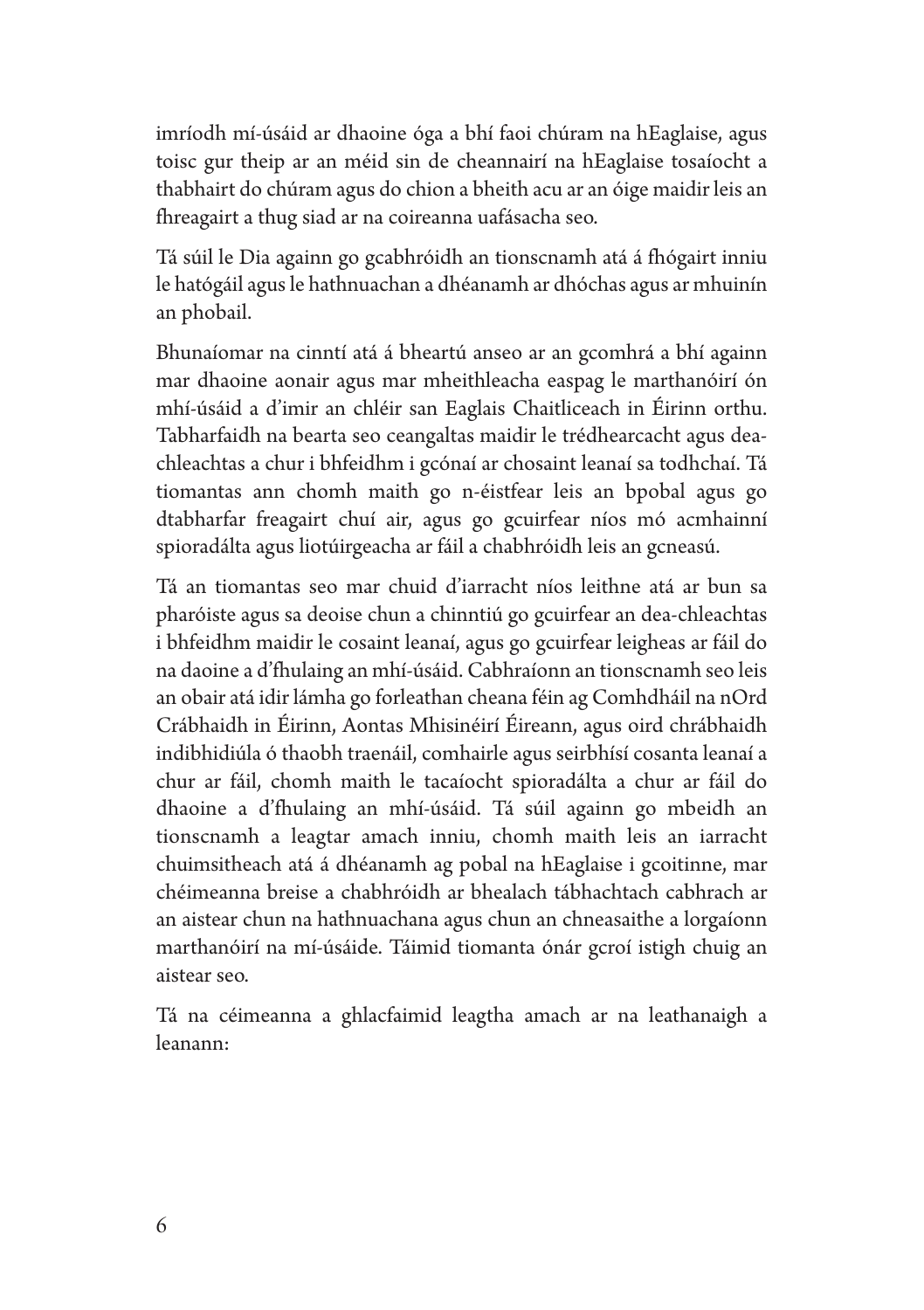#### **1. paidreacha do mharthanóirí na mí-úsáide**

Maidir leis an bpobal Críostaí, is cuid bhunúsach den aistear chun na hathnuachana agus chun an chneasaithe í, an urnaí. Bíonn an fhírinne go smior i bhfoirmiú na hurnaí, agus an cneasú mar éifeacht aici, nuair a eascraíonn sí go fíréanta ón réaltacht a bhaineann lenár saoil.

Labhair go leor de na marthanóirí linn maidir leis an meas a bhí acu ar na paidreacha a d'ofráil daoine indibhidiúla agus pobail pharóisteacha ar a son. Tugaimid cuireadh ar leith do bhaill na n-ord rinnfheithimh in Éirinn, gné áirithe de shaol laethúil na hurnaí a thiomnú do ghuí a dhéanamh ar son na ndaoine sin a d'fhulaing mí-úsáid ó shagairt nó ó bhaill oird chrábhaidh. Táimid tiomanta chuige go mbeidh an chéad Aoine mhíosúil tiomnaithe mar lá troscaidh agus urnaí mar chúiteamh ar an mhí-úsáid a d'imir an chléir, agus ar an fhreagairt uireasach a thug ceannairí na hEaglaise ar an mhí-úsáid seo. Spreagaimid na pobail pharóisteacha ar fad chun urnaí phoiblí agus urnaí phríobháideach a dhéanamh ar mhaithe leo sin a d'fhulaing mí-úsáid mar phaistí. Díreach mar ar spreag An Pápa Rónaofa Beinidict XVI na Caitlicigh ar fud na hÉireann chuige, déanfaimid féin athnuachan ar an tiomantas atá againn d'aithrí na hAoine agus béim ar leith á leagadh againn ar léan na ndaoine sin a d'fhulaing an mhí-úsáid bheith á thabhairt chun cuimhne.

Tuigeann an pobal Críostaí go rímhaith cumhacht an liotúirge maidir le léamh na Scrioptúr, urnaí, ceol, siombail, agus machnamh bheith á thabhairt le chéile faoi théama áirithe chun sólás, cneasú, tacaíocht agus athnuachan a thabhairt chucusan a d'fhulaing an dólás is an caillteanas. Is iomaí duine a tháinig slán ón mhí-úsáid a thug le fios dúinn gur mhaith an rud é dá mbeadh liotúirge den saghas sin á chur ar fáil ag am cuí, agus in áit chuí. Dá bharr sin, beimid ag iarraidh ar ghrúpa áirithe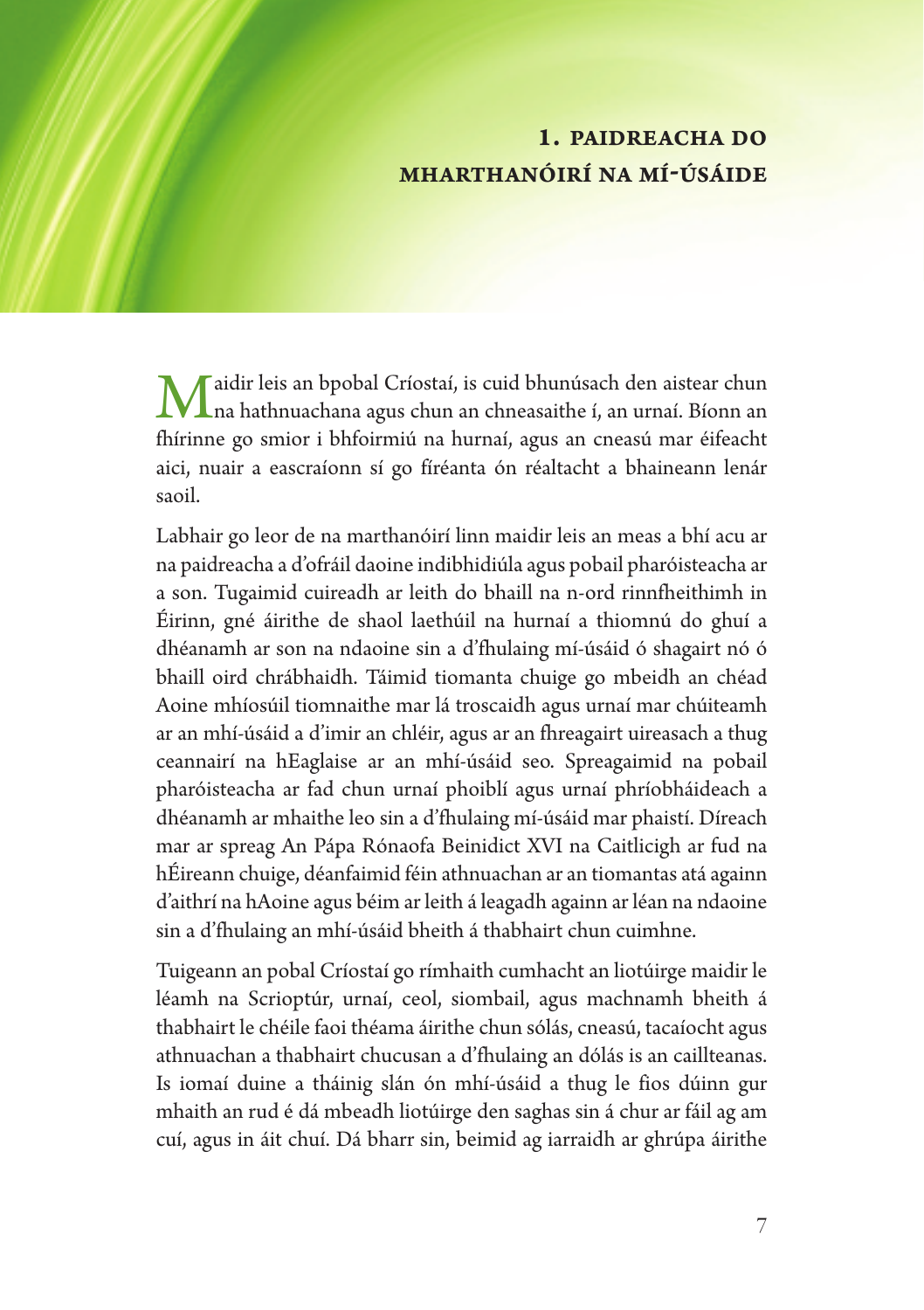náisiúnta féachaint chuige le go bhféadfaí liotúirge na haithrí, an chneasaithe agus an leorghnímh a chur i gcrích. I measc bhaill an ghrúpa seo beidh marthanóirí ón mhí-úsáid, agus daoine eile a bhfuil saineolas acu ar chúrsaí scrioptúrtha, diagachta agus liotúirgeacha, chomh maith le hionadaithe ó shaol an pharóiste. Cuirfidh an grúpa seo moltaí ar fáil maidir leis an gcineál liotúirge a bheadh oiriúnach d'ócáid mar seo, agus cén áit agus cén uair is fearr an liotúirge seo a cheiliúradh.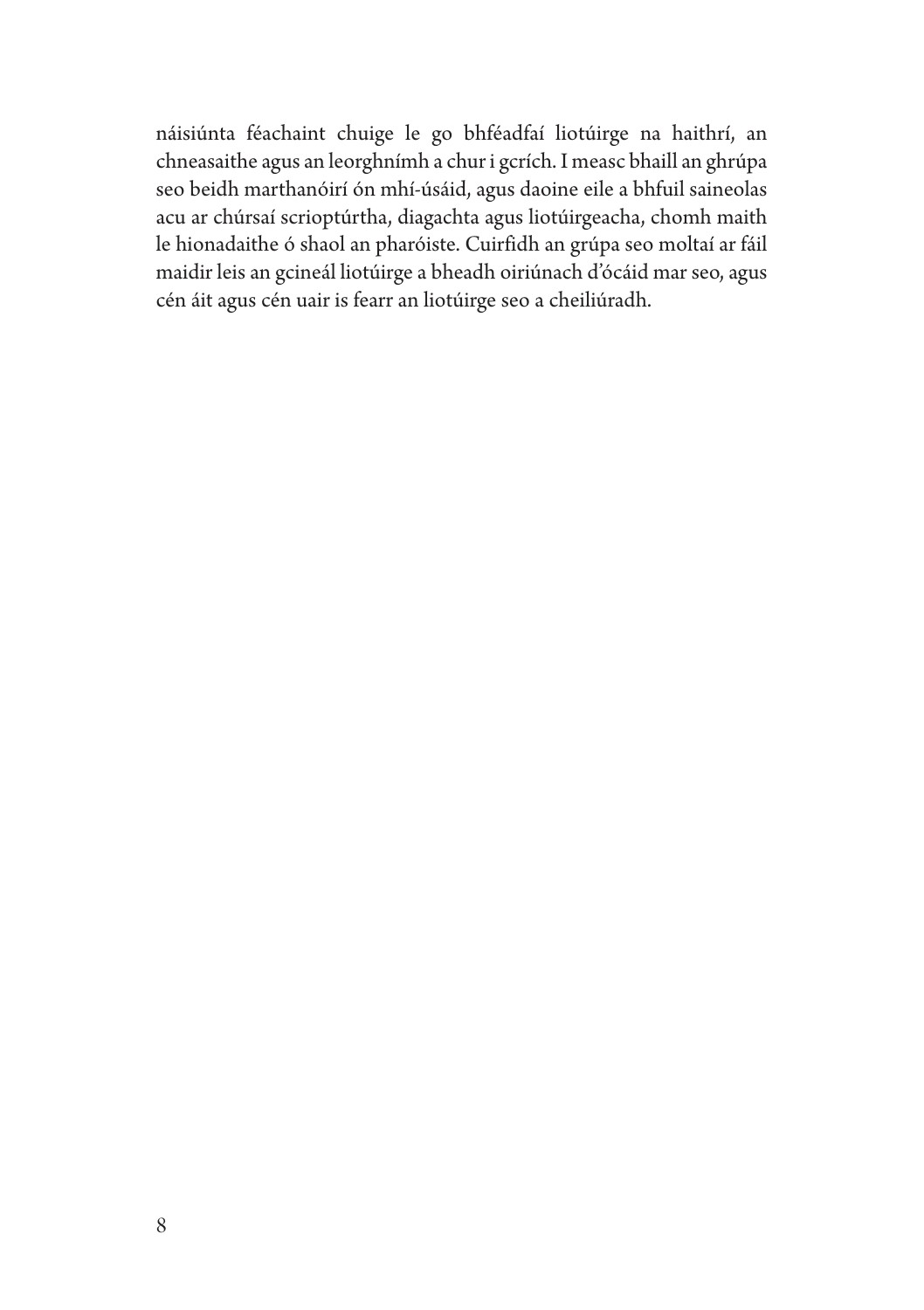### **2. éisteacht íogair aireach a thabhairt**

Ceann de na laigí ba mhó <sup>a</sup> bhí ann san am atá thart ná nár éisteamar nuair a rinne na daoine a d'fhulaing an mhí-úsáid a d'imir sagairt áirithe agus baill oird chrábhaidh orthu, caoineadh dólásach. Is minic ar tharla nár éist duine ar bith leosan a labhair amach go cróga faoin mhíúsáid a d'fhulaing siad. Is minic nach bhfuair guth an duine leochaileach éisteacht ar bith. Inniu is ea déanaimid an tiomantas atá againn d'éisteacht oscailte, íogair, aireach a thabhairt do na daoine a d'fhulaing an mhí-úsáid, a athnuachan. Leanfaidh gach uile dhuine againn de bheith ar fáil go pearsanta chun bualadh leis na marthanóirí ón mhí-úsáid agus chun éisteacht aireach a thabhairt don eispéireas ar an saol atá acu.

Is ríthábhachtach an rud é go gcuirfeadh pobal an pharóiste fáilte roimh na daoine a d'fhulaing an mhí-úsáid fhisiceach agus gnéasach a d'imir baill na hEaglaise orthu, agus gombeadh tacaíocht agus éisteacht chomhbhách rompu. Caithfidh cách an méid ar tharla san Eaglais a admháil go hoscailte agus go macánta. Tugaimid cuireadh do shagairt, do bhaill oird chrábhaidh agus do na pobail pharóisteacha machnamh a dhéanamh ar an mbealach inar féidir leo a gcuid acmhainní sóisialta, tréadacha, liotúirgeacha agus spioradálta, agus an cumas aitheanta de chiall láidir oibre atá acu, a chur i bhfeidhm ar an bpróiseas cneasaithe a lorgaíonn na daoine a d'fhulaing an mhí-úsáid, agus a lorgaíonn a muintir chomh maith. Tá dualgas riachtanach le comhlíonadh ag pobal an pharóiste maidir leis an gcur i bhfocail a thabharfaidh an Eaglais Chaitliceach ar fad don tiomantas atá ann d'fhaillí an ama atá thart a leigheas, agus d'athnuachan agus do chneasú a chur ar fáil don uile dhuine a gortaíodh.

Labhair roinnt de na marthanóirí ón mhí-úsáid faoin tábhacht atá ann go n-éistfí i gceart leis an eispéireas saoil a bhaineann leo, ionas go mbeidh an scéal ar fáil don ghlúin atá le teacht. Tugaimid gealltanas anois go leanfaimid linn ag plé le marthanóirí na mí-úsáide, an bealach is fearr le go bhféadfaí an aidhm seo a chur i gcrích.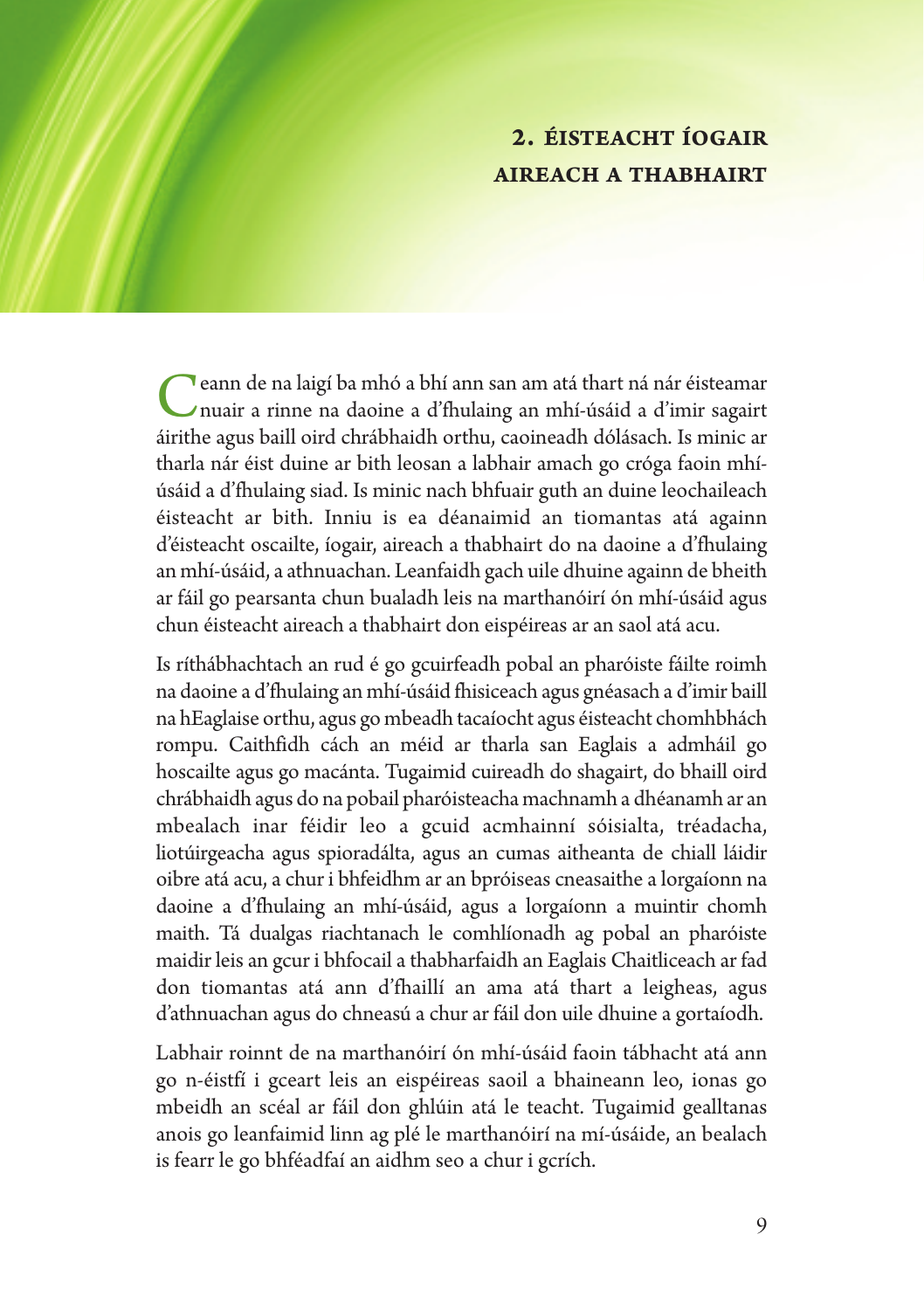#### **3. tacaíocht spioradálta pearsanta a chur ar fáil do mharthanóirí na mí-úsáide**

Bíonn tionchar domhain diúltach go minic ag an mhí-úsáid <sup>a</sup> imríonn an chléir nó baill oird chrábhaidh ar chreideamh na ndaoine a fhulaingíonn a leithéid, agus ar chreideamh a muintir chomh maith. Labhair go leor de na marthanóirí linn maidir leis an gcoimhlint a bhain leis an gcreideamh agusle bheith mar bhall den Eaglais, de bharr na mí-úsáide agus de bharr na freagartha a fuaireadar. Labhair siad ach go háirithe linn faoi theip na hEaglaise maidir le cabhair oiriúnach a chur ar fáil dóibh teacht thar iarmhairt seo na mí-úsáide. Mar fhreagairt air seo tá bunsraith de thacaíocht spioradálta á chur le chéile againn a thacóidh leosan atá ag déileáil le cúrsaí creidimh de bharr gur fhulaing siad tráma na mí-úsáide a d'imir pearsanra na hEaglaise orthu.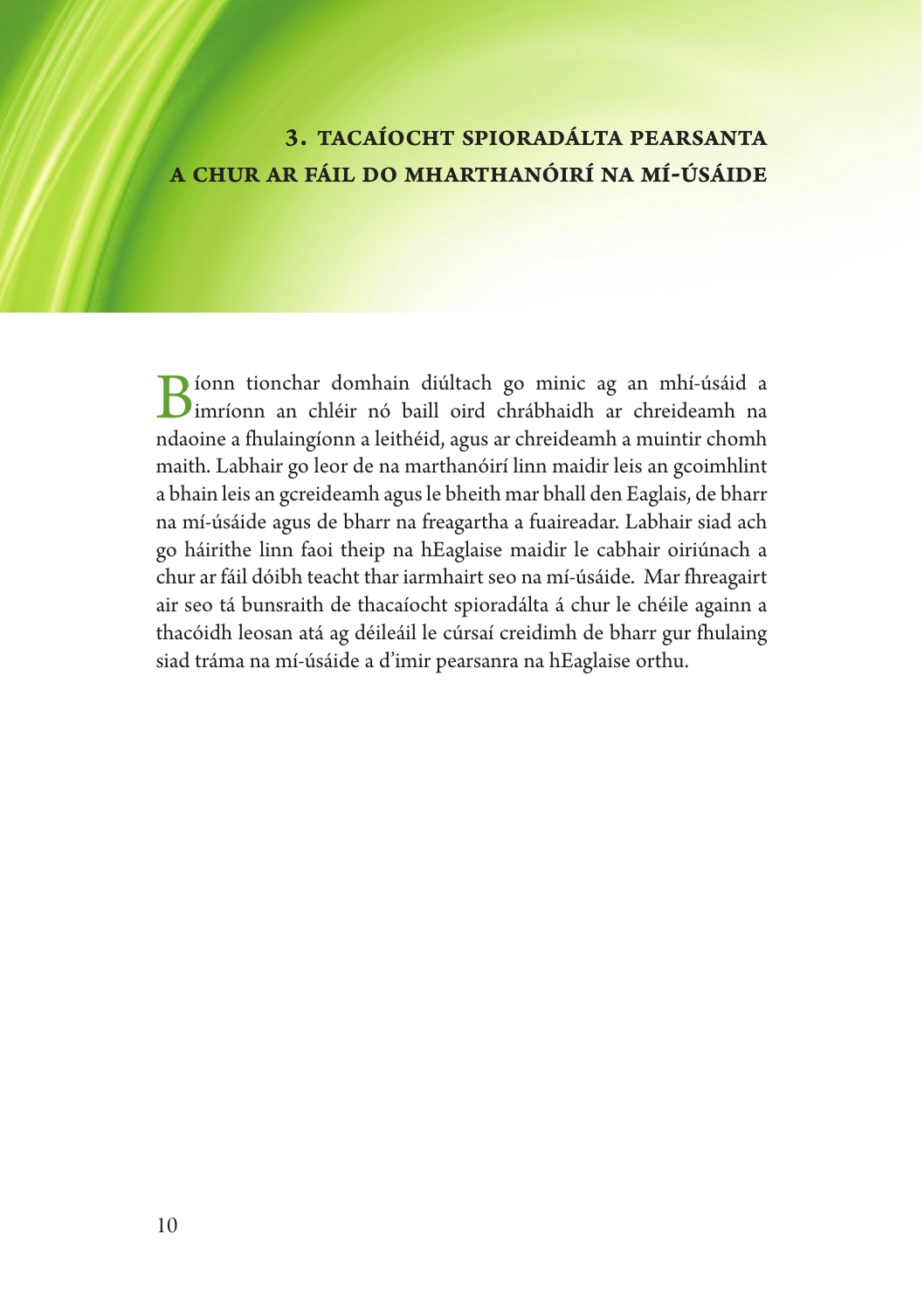# **4. todhchaí níos sláine a chruthú do pháistí san eaglais**

Sa *Litir Thréadach* chuig Caitlicigh na hÉireann, deir An Pápa Rónaofa Beinidict XVI 'Is trí ghníomhartha deimhneacha amháin a chuirtear i gcrích go hiomlán macánta agus go soiléir a athbhunófar meas agus dea-thoil phobal na hÉireann i leith na hEaglaise seo a bhfuilimid coisricthe tiomanta di lenár saol.

Le bliain anuas shínigh gach uile easpag in Éirinn, agus ceannairí oird chrábhaidh, meabhrán tuisceana leis an mBord Náisiúnta um Chosaint Leanaí in Eaglais Chaitliceach na hÉireann (NBSCCCI). Táimid tiomanta dá bharr chuige go gcuirfear i bhfeidhm go hiomlán *"Cosaint Leanaí: Doiciméad Faoi Chaighdeáin agus Treoirlínte d'Eaglais Chaitliceach na hÉireann",* foilsithe agus tugtha suas chun dáta ag an NBSCCCI. Is féidir teacht ar an doiciméad seo ag www.safeguarding.ie.

Istigh leis seo tá gealltanas ann go dtabharfar gach comhoibriú do na Gardaí, don FSS sa Phoblacht, agus don PSNI is don DHSSPS i dTuaisceart Éireann ó thaobh líomhaintí bheith ann i leith phearsanra na hEaglaise.

Chomh maith leis na treoirlínte agus na caighdeáin a d'fhoilsigh an NBSCCCI a chur i bhfeidhm, tá gach aon easpag ag cur acmhainní airgeadaíochta agus eile ar fáil ionas go gcuirfear oiliúint ar phearsanra an pharóiste agus an deoise maidir le cur i bhfeidhm na dtreoirlínte agus na caighdeáin a d'fhoilsigh an NBSCCCI. Déanaimid athdhearbhú ar an ngealltanas a thugamar féachaint chuige go gcuirfear oiliúint chuí ar gach sagart a bhíonn ag obair i ndeoise, agus ar bhaill oird chrábhaidh, chomh maith le go leor tuataí, maidir leis an dea-chleachtas ó thaobh chosaint leanaí de, a chur i bhfeidhm.

Táimid tiomanta chuige i gcónaí do bheith ag comhoibriú leis an gcóras grinnfhiosrúcháin a bhíonn á reáchtáil ag An Garda Síochána.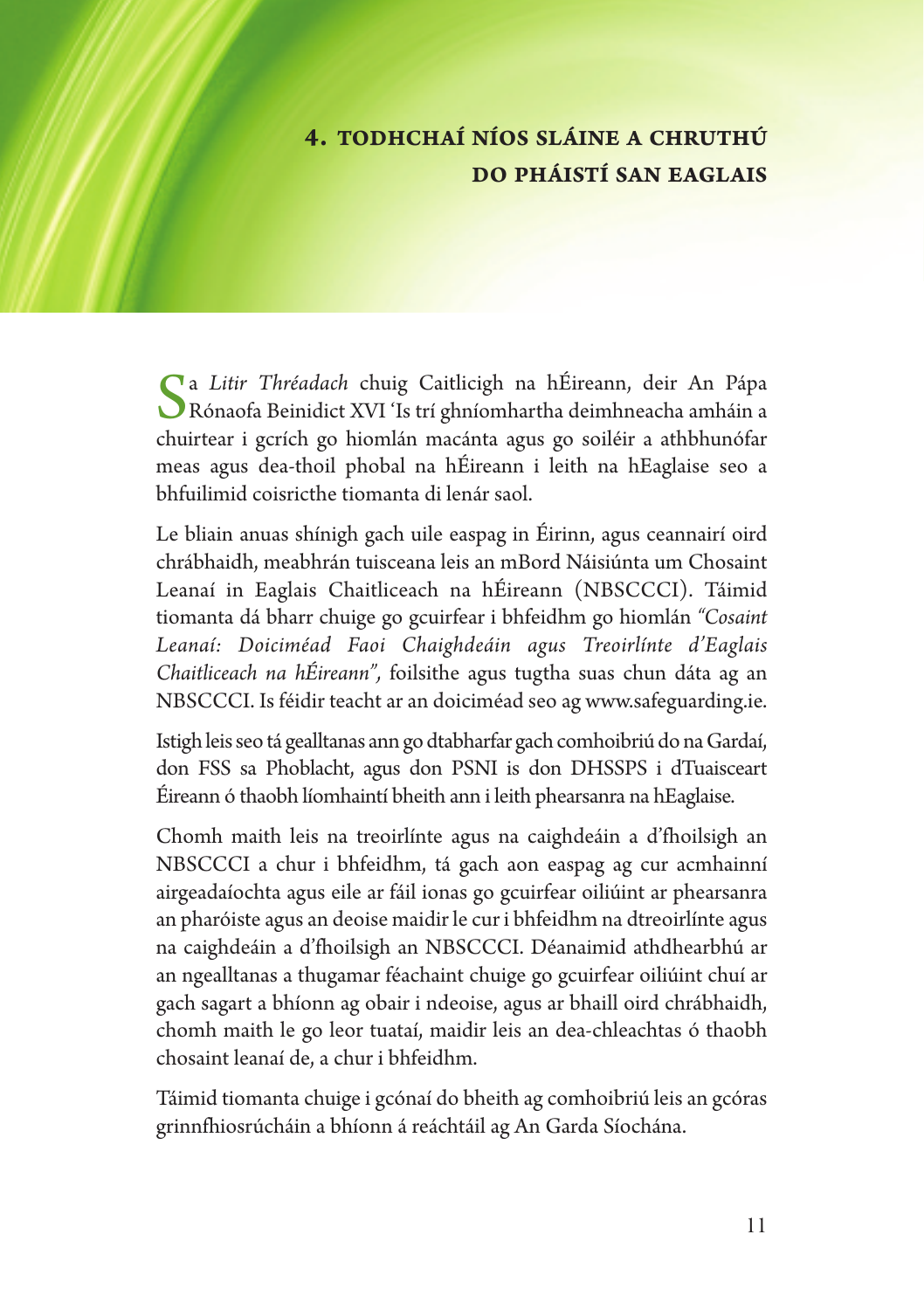# **5. athbhreithniú ar dheoisí, ar oird chrábhaidh agus ar chuallachtaí spioradálta á dhéanamh ag an mbord náisiúnta um chosaint leanaí**

Is gá go mbeadh macántacht chuimsitheach ann i dtaobh na freagartha<br>a thugaimid ar na líomhaintí a tharla, agus a thabharfaimid ar<br>líomhaintí ar agus i lítheir ná ar líomhaintí a thiosfaidh abun solais s gá go mbeadh macántacht chuimsitheach ann i dtaobh na freagartha líomhaintí an ama i láthair, nó ar líomhaintí a thiocfaidh chun solais amach anseo maidir leis an mhí-úsáid a imríonn sagairt deoisí, ionas go ndéanfar atógáil ar mhuinín an phobail le gur féidir céim ar aghaidh a ghlacadh ar an aistear i dtreo na hathnuachana is i dtreo an chneasaithe. Thug Comhdháil Easpag Éireann, Comhdháil na nOrd Crábhaidh in Éirinn, agus Aontas Mhisinéirí Éireann, an tasc sannta don NBSCCCI, monatóireacht, léirbhreithniú agus tuairisciú a dhéanamh in aghaidh na bliana ar an gcomhlíonadh a dhéanann gach deoise agus ord crábhaidh ar na treoirlínte agus na caighdeáin a leagann an NBSCCCI amach. Tugann sé seo cead don NBSCCCI monatóireacht agus tuairisciú a dhéanamh ar fhreagairt na n-easpag agus ar fhreagairt cheannairí oird chrábhaidh agus na cuallachtaí spioradálta ar gach eachtra de mhí-úsáid a thuairiscíodh.

Mar chuid de ghealltanas ar leith a thug na heaspaig maidir le trédhearcacht faoin am atá thart, chuir an NBSCCCI tús le hathbhreithniú ar an gcleachtas atá agus a bhí i bhfeidhm i ngach uile cheann de na sé dheoise fichead atá in Éirinn. Cuirfear an t-athbhreithniú seo i bhfeidhm ar gach uile ord spioradálta chomh maith.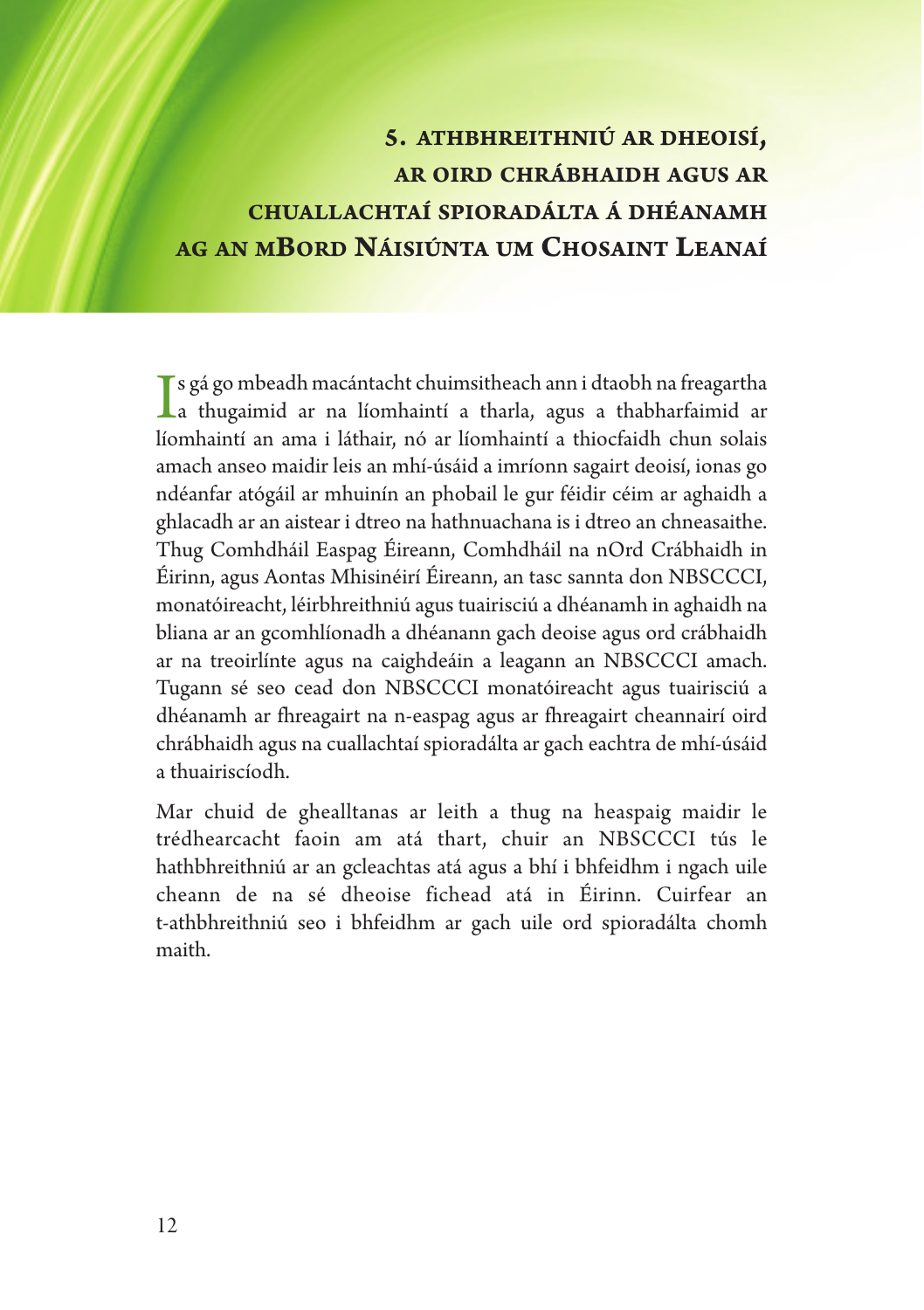### **6. tacaíocht airgeadais do chosaint is do chúram na todhchaí**

Tá cuid mhaith deoisí tar éis infheistíocht mhór <sup>a</sup> chur <sup>i</sup> bhfiontair cosanta áitiúla, agus oiliúint, comhairliú is cabhair eile a chur ar fáil dóibhsan a d'fhulaing an mhí-úsáid. In Éirinn an lae inniu, tá teorainn leis an infheistíocht airgeadais atá ar fáil do na deoisí, chomh maith le heagraíochtaí eile, agus bíonn éilimh bhreise in aghaidh an lae ar an airgead seo.

- *•* Mar chomhartha ar an tiomantas atá orainn maidir le freagairt cheart a thabhairt ar fhaillí an ama atá thart agus ar iarmhairtí na faillí seo, tugaimid gealltanas inniu go leanfar le hacmhainní airgeadais a chur ar fáil do na struchtúir atá ann le go ndéanfar óige na hEaglaise a chosaint agus go dtabharfar aire leanúnach do na daoine a d'fhulaing an mhí-úsáid. Déanfaimid amhlaidh ar bhealaí éagsúla. Ina measc áirítear:
- *• Maoiniú an NBSCCCI agus na himeachtaí cosanta a bhaineann leis.* Ón uair a bhunaigh Comhdháil na nEaspag, CORI agus an IMU, an NBSCCCI sa bhliain 2006, tá suimeanna móra airgid bronnta acu le haghaidh chostas oibriúcháin an NBSCCCI, trí fhóirdheontais ó na deoisí agus ó na hoird indibhidiúla.
- *• Ceangaltas cúig bliana go gcuirfidh Comhdháil na nEaspag airgead ar fáil chun seirbhís fheabhsaithe chomhairliúcháin a chur ar fáil, agus comhmhaoiniú á dhéanamh ag na hoird chrábhaidh agus na cuallachtaí spioradálta uirthi.* Nuair a thugamar éisteacht do mharthanóirí na mí-úsáide, luaigh cuid mhaith acu an tábhacht a bhain leis na seirbhísí a chuir Faoiseamh ar fáil dóibh. Bhunaigh na hoird chrábhaidh an líne chabhrach agus seirbhís comhairliúcháin neamhspleách seo Faoiseamh, agusisiadsan a thugann an chuid ba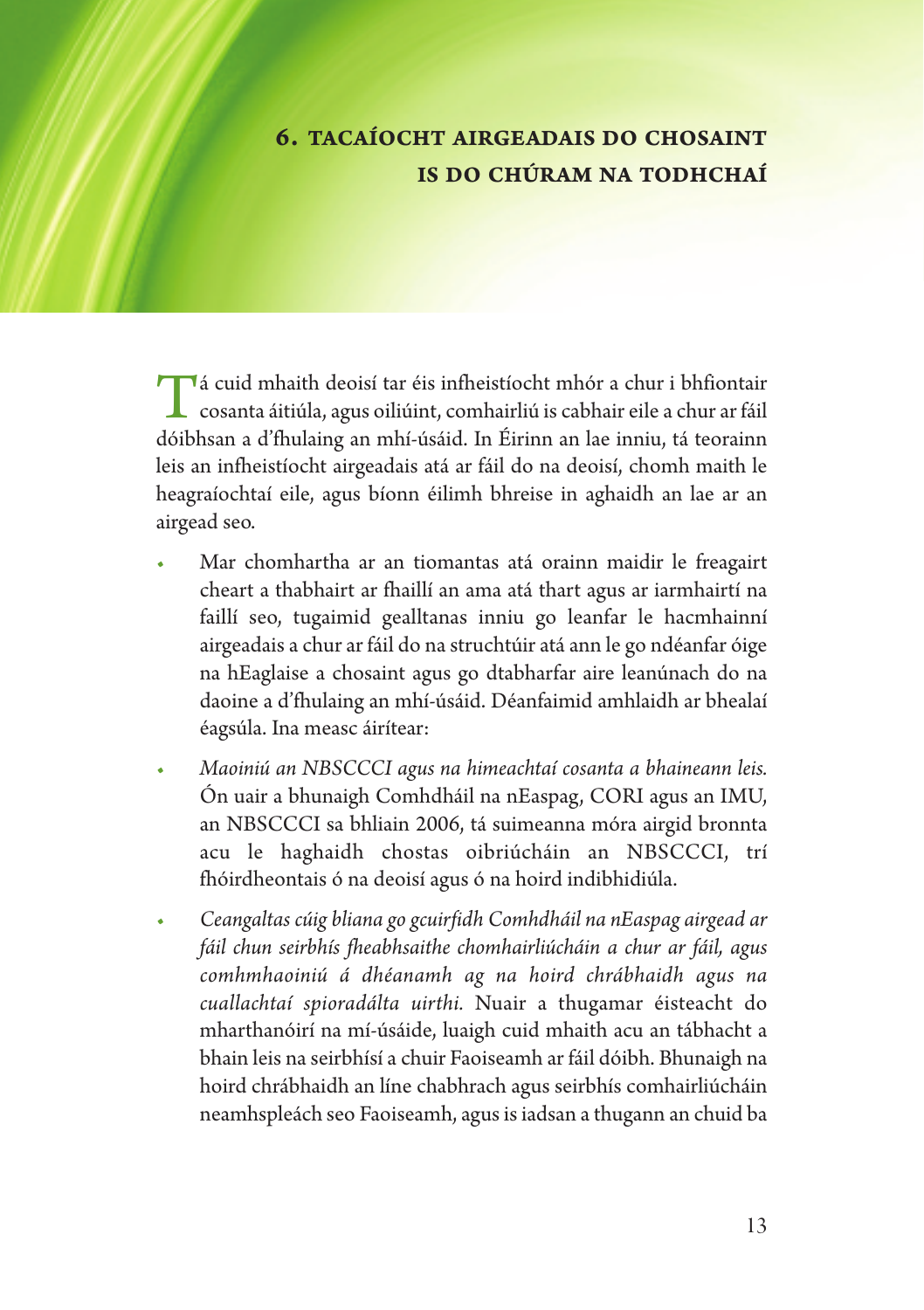mhó den chistiúchán di. Fógraíonn Comhdháil Easpag Éireann inniu go ndéanfaidh siad, i gcomhar leis na hoird chrábhaidh agus na cuallachtaí spioradálta, comhmhaoiniú ar feadh cúig bliana ar an ngníomhaireacht nuabhunaithe 'I dTreo an Chneasaithe', tionscnamh a leanfaidh leis an obair atá déanta ag Faoiseamh, agus ag an am céanna beidh réimse feabhsaithe de roghanna chomhairliúchán proifisiúnta á chur ar fáil aige.

*• Tacaíocht Spioradálta.* Déanaimid fógra inniu faoi thionscnamh úr atá á thabhairt i láthair againn ar mhaithe leis na marthanóirí sin ar milleadh an creideamh iontu de bharr na mí-úsáide, agus gur mhaith leo an toradh áirithe seo den mhí-úsáid a shárú. Cuirfear ceist ar chuid de na hoird chrábhaidh agus na cuallachtaí spioradálta a bhfuil taithí agus saineolas acu maidir leis an cheist seo, baill a chur ar fáil leis an obair seo a dhéanamh.

Beidh siad ag obair i gcomhar le tuataí oilte agus le sagairt ó na deoisí, agus beifear ag súil leis gur féidir leo cabhrú leis na daoine sin a bhfuil fadhbanna creidimh ag goilleadh orthu de bharr tráma na mí-úsáide a d'imir pearsanra na hEaglaise orthu. Ceapfar treoraí spioradálta a bhfuil taithí oiriúnach aige nó aici chun an tionscnamh seo a chur le chéile agus a threorú. Cuirfear an tseirbhís seo ar fáil i dtosach báire go forleathan ar fud na hÉireann. Tá cainteanna ar siúl cheana féin le go bhféadfaí an tseirbhís seo a chur ar fáil do mharthanóirí na mí-úsáide a chónaíonn sa Bhreatain. Beidh na sonraí faoin tseirbhís tacaíochta spioradálta seo á fhógairt againn i rith na míonna atá le teacht.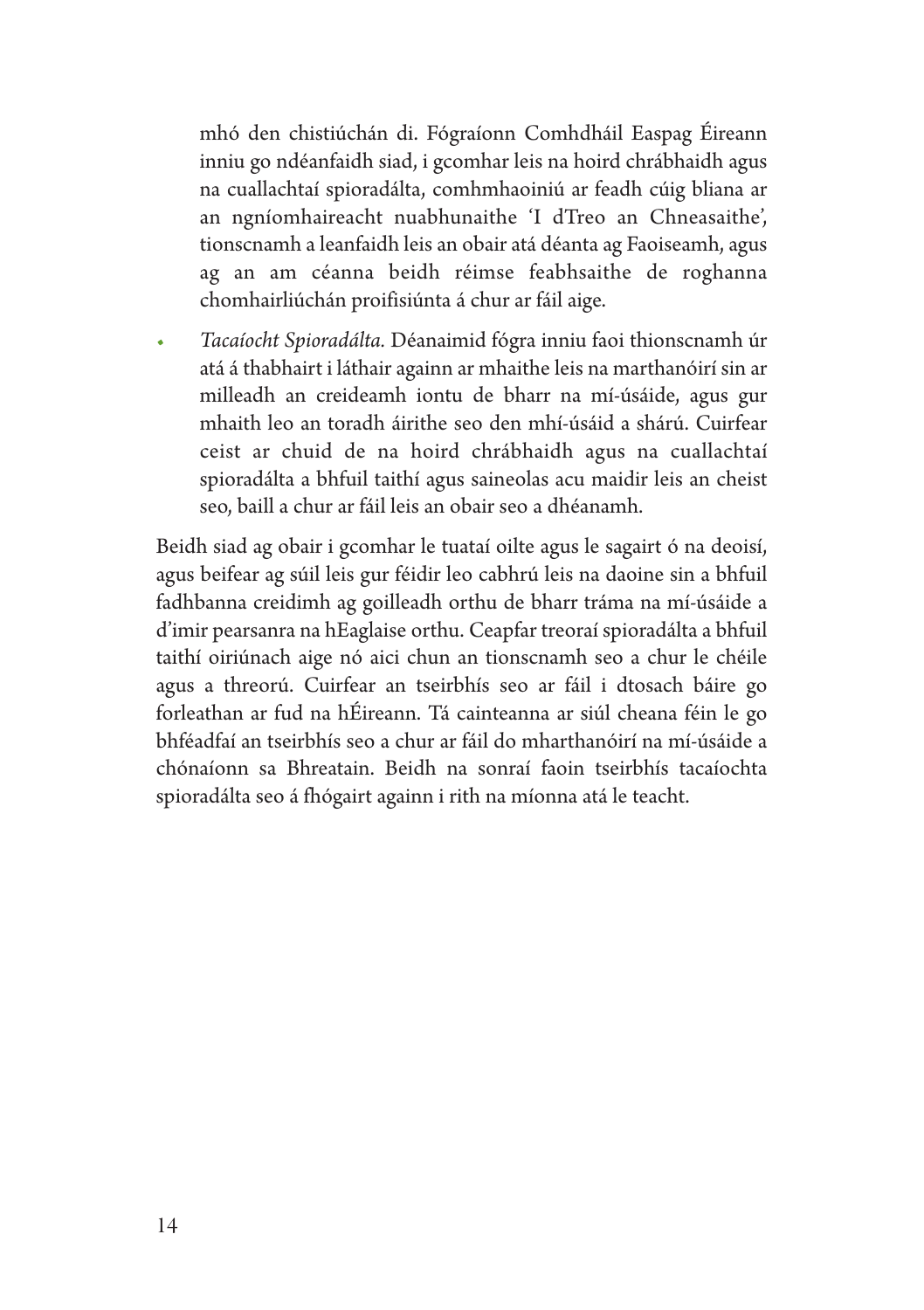#### **conclúid: an bealach chun an chneasaithe is chun na hathnuachana**

Sa *Litir Thréadach* chuig Caitlicigh na hÉireann, tugann An Pápa Rónaofa Beinidict XVI cuireadh dúinn dul ar aistear le chéile, aistear an chneasaithe, na hathnuachana agus an chúitimh. Lorgaíonn sé féinscrúdú macánta uainn, agus clár a bheadh tiomanta don athnuachan. Deir sé ach go háirithe, go bhfuil 'gá le fís nua le go spreagfaí an ghlúin seo agus na glúine atá romhainn le go mbeadh meas mór acu ar bhronntanas an chomhchreidimh'. Táimid ag súil go mór leis go gcabhróidh an tionscnamh atá á fhógairt againn inniu le cion tairbhe suntasach a chur ar fáil don aistear sin i dtreo an chneasaithe, na hathnuachana agus an chúitimh. Tugaimid gealltanas do chách go leanfar leis an bpróiseas caidrimh atá idir lámha againn leis na marthanóirí ón mhí-úsáid agus le tuataí, le sagairt agus le baill na n-ord crábhaidh maidir leis an mbealach ina bhféadfadh an Eaglais in Éirinn fís úr a chruthú don ghlúin seo, agus don ghlúin atá le teacht, le go spreagfar iad chun creidimh faoi choimirce na treorach agus na tacaíochta a thabharfaidh An Chuairt Aspalda chugainn.

Mar chríoch, tiomnaímid sinn féin chuige go mbeimid ag obair le Caitlicigh agus le lucht na dea-thola chun a chinntiú go dtabharfar aire cheart do pháistí na tíre seo, ionas go gcoimeádfar saor ón uile mhíúsáid agus ón uile dhochar iad.